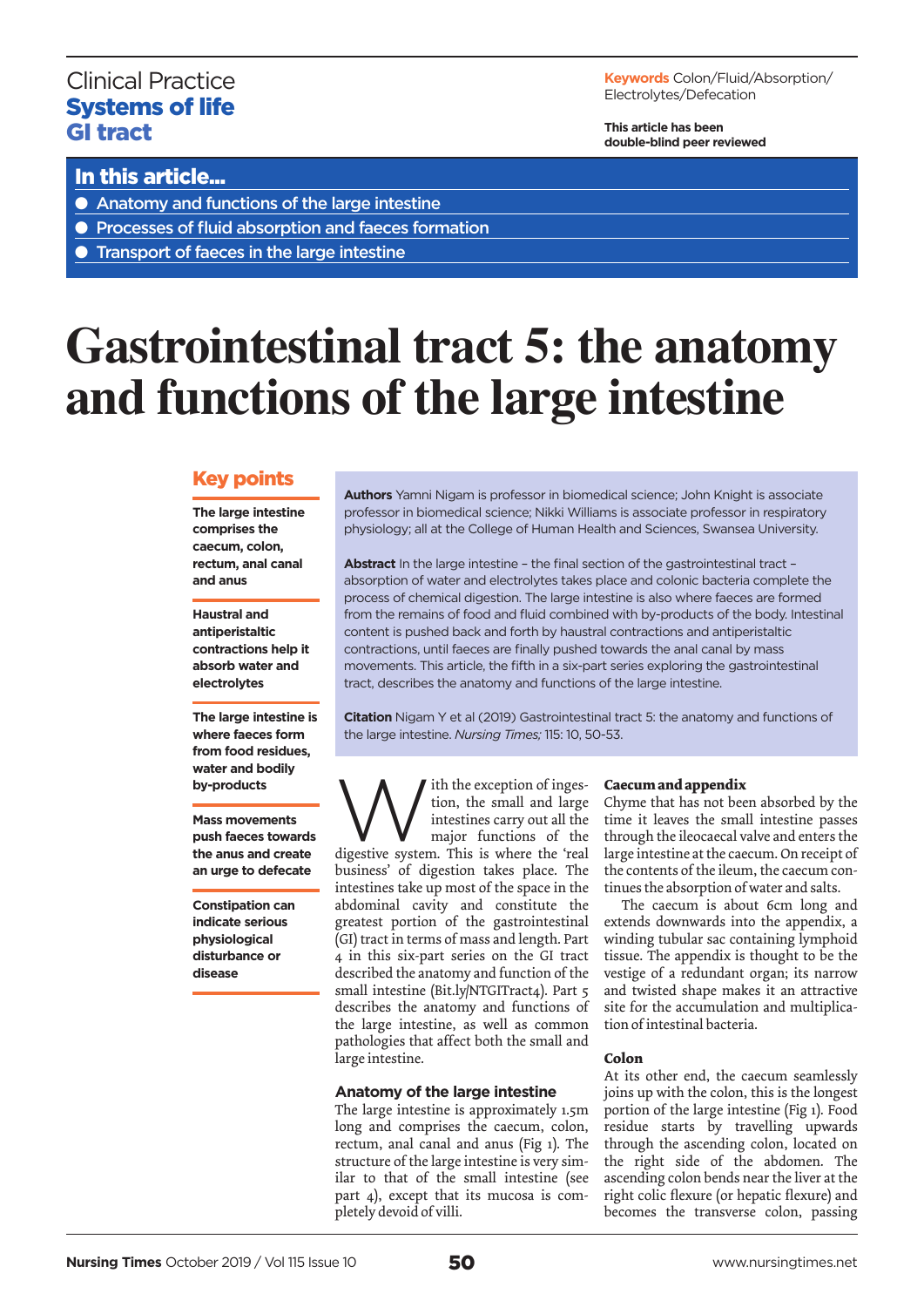across to the left side of the abdomen. Just above the spleen at the left colic flexure (or splenic flexure), the transverse colon becomes the descending colon, which runs down the left side of the abdomen. Before the next bend, the descending colon transforms into the sigmoid colon.

The colon has a segmented appearance; its segments, which are caused by sacculation, are called haustra. The ascending colon, descending colon and rectum are located in the retroperitoneum (outside the peritoneal cavity). The transverse and sigmoid colon are attached to the posterior abdominal wall by the mesocolon.

# **Rectum, anal canal and anus**

Distally, the large intestine opens into the rectum, which is continued by the anal canal. The rectum forms the final 20cm of the GI tract. It is continuous with the sigmoid colon and connects with the anal canal and anus (Fig 2, page 52). The rectum ends in an expanded section called the rectal ampulla, where faeces are stored before being released; the rectum is usually empty since faeces are not normally stored there for long.

The anal canal located in the perineum (outside the abdominopelvic cavity), is 3.8- 5cm long and opens to the exterior of the body at the anus (Fig 2). It has two sphincters:

- Internal anal sphincter, which is controlled by involuntary muscles;
- $\bullet$  External anal sphincter, which is made of skeletal muscle and is under voluntary control.

Except during defecation, both anal sphincters normally remain closed.

# **Functions of the large intestine**

Meals pass from the small to the large intestine within 8-9 hours of ingestion. The small intestine will have absorbed about 90% of the ingested water. The large intestine absorbs most of the remaining water, a process that converts liquid chyme residue into semi-solid stools or faeces. The large intestine has three major functions:

- Absorption of water and electrolytes;
- Formation and transport of faeces;
- Chemical digestion by gut microbes.

# **Absorption of water and electrolytes**

The presence of food residues in the colon stimulates haustral contractions, which occur approximately every 30 minutes and last about one minute each. With each contraction, each haustrum distends and contracts, pushing the food residues into the next haustrum. The contractions also mix the food residues, thereby facilitating the absorption of water.



The large intestine also absorbs electrolytes. Sodium ions are actively absorbed by the action of the sodium/potassium pump; this moves sodium and potassium ions in opposite directions across cell membranes, fostering sodium absorption and potassium loss by releasing the hormone aldosterone.

Antiperistaltic contractions move food residues back towards the ileocaecal valve, slowing transit down and giving more time to the large intestine to absorb water and electrolytes.

# **Formation and transport of faeces**

Of every 500ml of food residue that enters the caecum each day, about 150ml become faeces. These contain mostly bacteria, old epithelial cells from the intestinal mucosa, inorganic waste, undigested food matter and fibre, as well as water to help it pass smoothly through the GI tract. They also contain small quantities of fats and proteins. Their characteristic brown colour is due to the presence of stercobilin and urobilin, breakdown products of haemoglobin from old red blood cells.

Since chyme residue lingers in the large intestine for 12-24 hours, most of the 1.5L of fluid entering the large intestine every day is absorbed, leaving less than 100ml to pass out in the faeces. This small quantity of fluid gives faeces their semi-solid consistency. Faeces are also softened by dietary fibre. Mucus, secreted by goblet cells lining the entire colon, helps to bind dehydrated chyme and also lubricates the passage of faeces.

Transit in the colon is slow: it takes three days to clear 70% of a meal and complete expulsion of all remnants can take up to a week; transit is faster in men than women (Degen and Phillips, 1996). Normal bowel emptying patterns vary greatly between individuals, from three times per day to three times per week (Walter et al, 2010).

# **Colonic mass movements**

Peristalsis in the ileum forces chyme into the caecum. Distention of the caecum triggers the gastric colic reflex and colonic mass movements begin. Stimulated by stomach distension and colonic irritation, mass movements usually occur three or four times a day, often during or immediately after meals. These strong waves, which can last up to 30 minutes, start midway through the transverse colon. Helped by haustral contractions, they push the now largely dehydrated contents along the colon toward the rectum. Fibre in the diet increases the power of colonic contractions propelling faeces towards the anus.

Colonic mass movements fill the rectum, creating an urge to defecate. It is important to act on this urge, as once the movements have passed, the urge also ceases. If the urge to defecate is ignored for an extended period of time, the rectum overfills, the large intestine absorbs more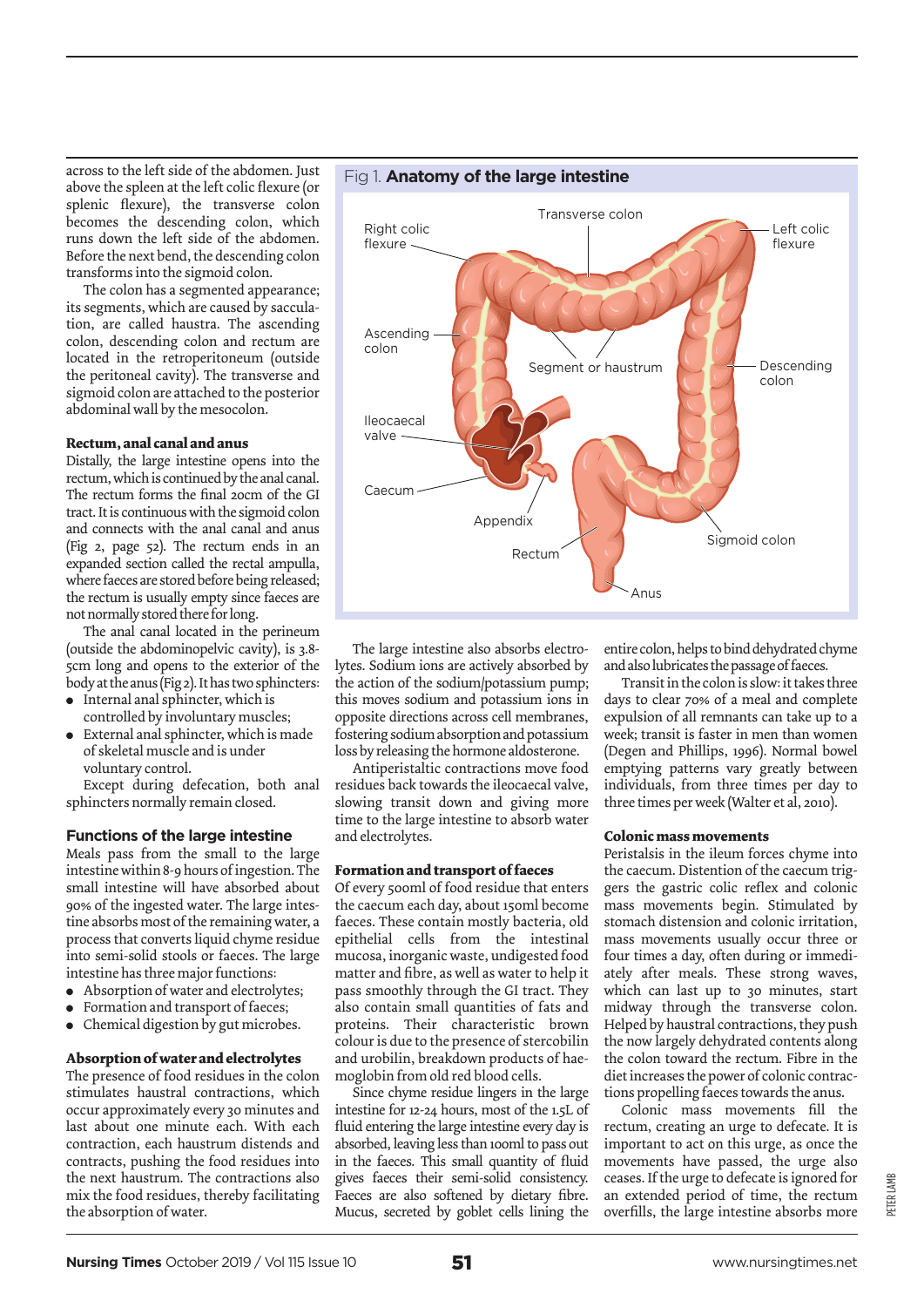# Clinical Practice Systems of life

water and faeces become harder and drier. This can cause constipation.

# **Physiology of defecation**

As faeces begin to fill the rectum, the rectal wall stretches, which sends an impulse to nervous centres in the spinal cord to initiate the spinal defecation reflex. This results in the relaxation of the internal anal sphincter, which allows a small quantity of faeces to pass into the anus. The anus detects whether the material is gaseous or solid and acts accordingly. If the material is solid, the external anal sphincter opens up and defecation takes place. However, the external anal sphincter is controlled by voluntary muscles, so it can be consciously restrained to delay defecation until a more convenient time. Children have usually learned this behaviour by the age of two or three years. People with severe dementia may no longer know how to do this.

Faeces are normally passed by contracting the rectal muscles, helped by a voluntary procedure called Valsalva's manoeuvre. This involves contracting the diaphragm and abdominal wall muscles, which increases intra-abdominal pressure and pushes faeces out of the rectum.

If the nerves between the external anal sphincter and the defecation centre in the medulla are damaged – as may be the case after a stroke, in multiple sclerosis, or after spinal injury – the ability to suppress defecation may be lost, resulting in faecal incontinence. Also, with ageing, the ability of the anus to detect whether it contains gas or faeces may become impaired and faecal matter may be treated as gas, causing faecal incontinence.

# **Chemical digestion by gut microbes**

The large intestine does not secrete its own digestive enzymes: in this part of the GI tract, chemical digestion occurs exclusively through the action of millions of colonic bacteria. Through fermentation, these bacteria break down some of the remaining carbohydrates, which releases the hydrogen, carbon dioxide and methane that create flatus (gas). Colonic bacteria also protect the intestine from potentially harmful bacteria coming from the external environment and can synthesise certain vitamins. Their role will be more fully explored in part 6 of this series.

# **Disorders of the intestines Lactose intolerance**

People with lactose intolerance cannot digest dietary lactose. The undigested lactose ferments in the large intestine, producing gas,



abdominal cramps, bloating and diarrhoea. Symptoms range from mild discomfort to severe pain. One of the gases produced by the bacterial fermentation of lactose in the colon is hydrogen, so people who have lactose intolerance exhale hydrogen. The hydrogen breath test can be used to help diagnose the condition (Argnani et al, 2008).

# **Coeliac disease**

Coeliac disease is an intolerance to gluten, a protein found in wheat, barley and rye. If people with coeliac disease eat gluten, intestinal immune cells (T cells) release inflammatory mediators that cause a flattening of the intestinal mucosal lining, impairing the ability to digest and absorb foods. Symptoms range from mild to severe and include diarrhoea, abdominal pain, bloating and flatulence, indigestion and constipation; in severe cases the condition can lead to malnutrition.

# **Diarrhoea**

Diarrhoea (loose and watery stools) is most commonly caused by gastroenteritis, norovirus or food poisoning but can also be due to food intolerances or allergies, irritable bowel syndrome, inflammatory bowel disease, coeliac disease and diverticular disease.

If the intestines do not absorb fluids, the body can lose several litres of fluid per day, with consequences such as dehydration, loss of electrolytes (potassium and sodium ions) and increased risk of blood clotting. Large losses of potassium ions, for example, can cause cardiac arrest. The only absorption mechanism that is not disturbed by diarrhoea is glucose/sodium co-transport, which means people with diarrhoea can

increase absorption of essential sodium and water in the presence of glucose.

If a person has diarrhoea, it is essential to quickly replenish fluids and electrolytes by administrating a solution containing the correct balance of glucose and electrolytes (for example, Dioralyte). Drinks such as lemonade or squash may not contain the correct balance.

If diarrhoea leads to acute hyponatraemia (serum sodium concentration <135mmol/L), this must be corrected promptly. Treatment may include the administration of hypertonic saline, but care must be taken to ensure that blood sodium levels are not allowed to increase too quickly, as this can cause a sudden shift of water in brain cells that may lead to the fatal complication central pontine myelinolysis (Rusoke-Dierich, 2018).

# **Constipation**

Constipation is the infrequent and difficult or painful evacuation of faeces due to slow movement of hard, dry faeces. It may lead to abdominal distension and pain and, if left untreated, faecal impaction and GI obstruction. The condition can be due to irregular bowel habits, a diet low in fibre, and immobility. Certain medications, eating disorders and the overuse of laxatives may also cause – or compound – constipation. Including 20-60g of fibre/ day in the diet and drinking one or two glasses of fluid with each meal may help to prevent constipation. Nurses need to bear in mind that constipation can indicate serious physiological disturbance or disease such as diverticulitis, obstruction due a tumour or paralytic ileus.